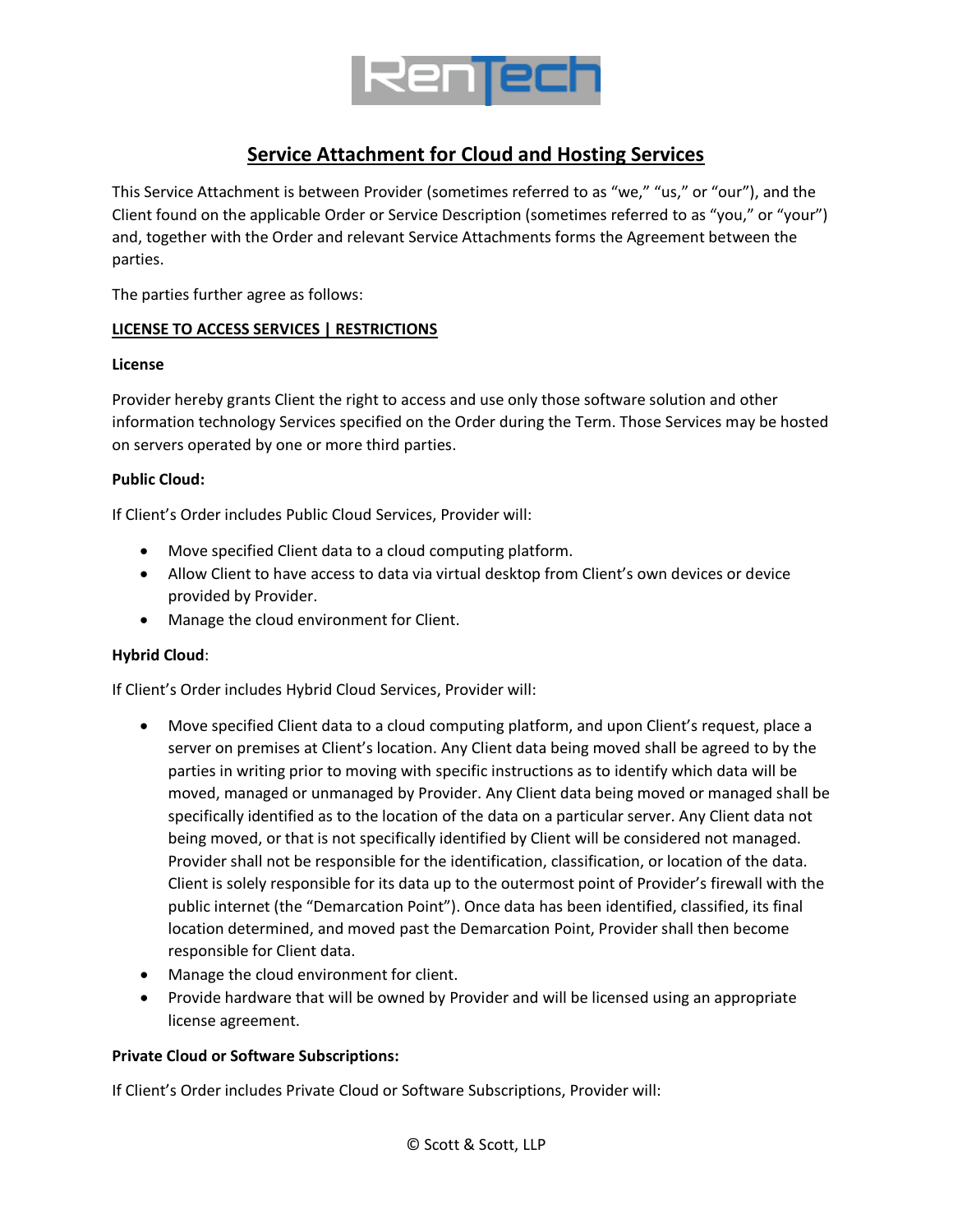- Maintain specified Client.
- Manage the cloud environment and software subscriptions for Client.
- Provide hardware that will be owned by Provider and will be licensed using an appropriate license agreement.

# **Third-Party Cloud & SaaS Vendors:**

If Client's Order includes Third-Party Cloud or software-as-a-service, Provider will:

- Provider will provide, install and support the Third-Party Cloud or software-as-a-service vendors listed on the Order, including but not limited to Microsoft. Client designates Provider as its agent to provide the Service to Client, and to enter into any third-party relationship to provide the Service to Client. Use of this software is subject to the applicable third-party cloud or softwareas-a-service vendor's agreement regarding terms of use, which Client and Provider agree has been provided by Provider to Client. Client agrees to be bound by any applicable third-party cloud or software-as-a-service vendor's agreements regarding terms or use or end user licensing, and Client understands that any applicable agreement regarding terms of user or end user licensing is subject to change by any Third-Party vendor or software-as-a-service provider without notice.
- Provider will provide and install anti-virus software of Provider's choosing for each Device covered by this Attachment. While Provider will make reasonable effort to ensure Client Devices and Client's network are safe from viruses, malware, bugs, hacking, phishing schemes or defective or malicious files, programs or links ("Harmful Content"), of any kind whether now known or hereinafter invented, Provider does not guarantee that Client computers or network cannot be infected by Harmful Content. Where this does happen, Provider will provide remediation Services at Provider's then-current hourly rates.
- Provider will install remote access and remote monitoring and management software on Client's Devices possibly other equipment at Client's office. Client grants permission to Provider to install any remote access or remote monitoring and management software deemed necessary by Provider.

## **Software**

All software used by Client or installed on Client's equipment must be genuine, licensed and vendorsupported. Client agrees to provide proof of such licensing upon request. Client agrees to pay any additional fees, whether those fees are to provider or a third-party vendor, to meet minimum system requirements, maintain licensed status, maintain third-party vendor support, and maintain third-party maintenance.

## **User Credentials**

In connection with such access, Provider or any third-party service provider may issue user credentials allowing Client's users to access the Services. All user credentials are Provider Confidential Information, as defined in the Master Services Agreement. Client shall not share Provider user credentials with any third party without Provider's prior written consent. User credentials may be distributed to authorized employees to access the Services, but no credentials may be transferred to or shared with a third party without our written approval. Provider reserves the right to require that you change Client's users'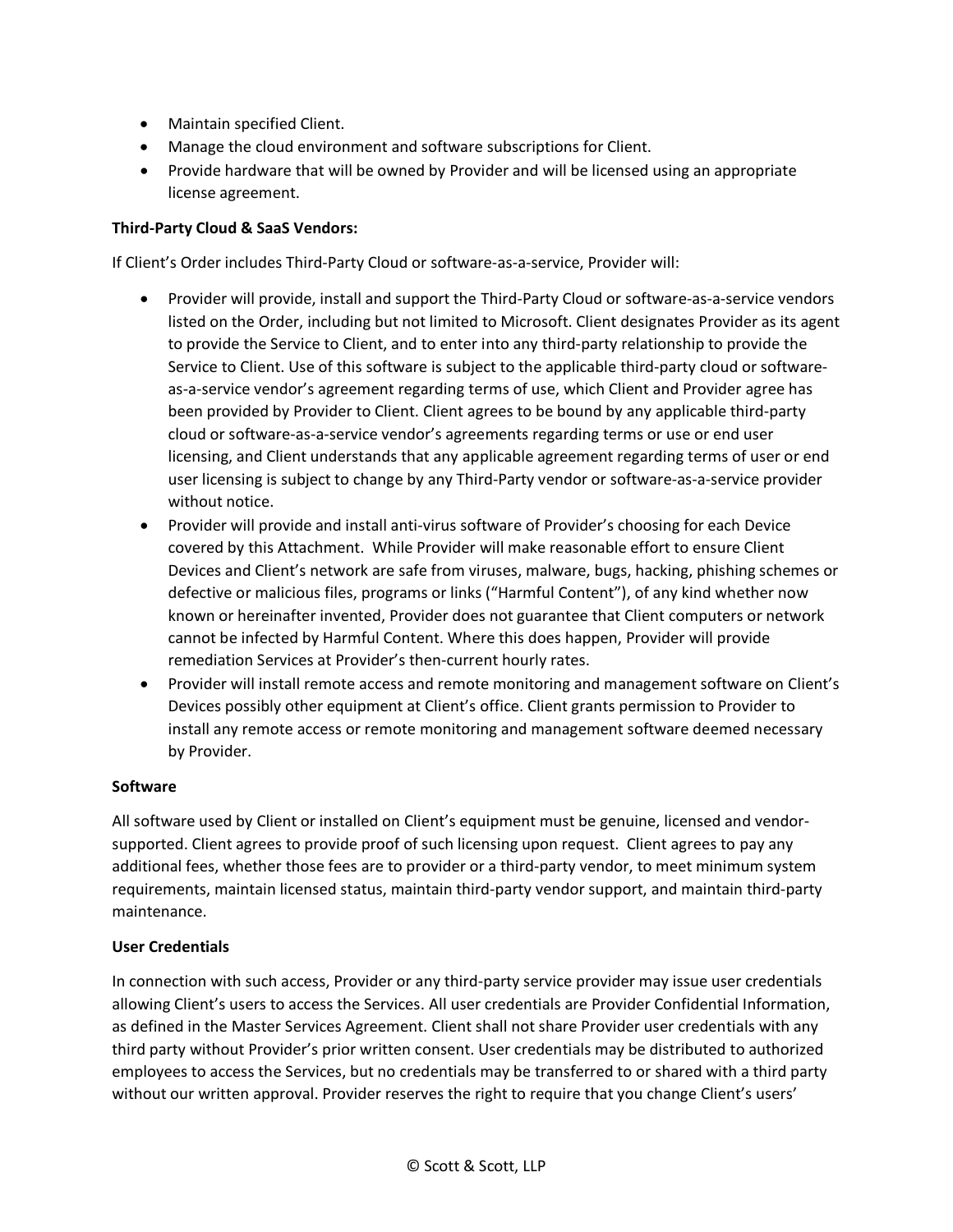passwords at any time, with reasonable notice. All user credentials will automatically expire at the end of the Term.

## **Restrictions**

As between the parties, Provider retains all right, title and interest in and to the Services and their various components, along with all intellectual property rights associated therewith. Other than as expressly set forth in this Service Attachment, no license or other rights in or to the Services are granted to you, and all such licenses and rights are hereby expressly reserved. In addition, Client shall not:

- Modify, copy or create derivative works based on the Services or on any Provider Materials;
- Create Internet "links" to or from the Services, or "frame" or "mirror" any content forming part of the Services, other than on your own intranet(s) or otherwise for your own internal business purposes;
- Distribute or allow others to distribute any copies of any Provider Materials or any part thereof to any third party;
- Rent, sell, lease or otherwise provide any third party with access to the Services or to any Provider Materials, or to any copy or part thereof, or use the Services or any Provider Materials for the benefit of a third party; or
- Remove, modify or obscure any copyright, trademark or other proprietary-rights notices that are contained in or on any Provider Materials.
- Reverse engineer, decompile, or disassemble the Provider Materials, except to the extent that such activity is expressly permitted by applicable law.

For purposes of this Service Attachment, "Provider Materials" means any text, graphical content, techniques, methods, designs, software, hardware, source code, data (including Reference Data), passwords, APIs, documentation or any improvement or upgrade thereto, that is used by or on our behalf to provide the Services.

Within thirty (30) days of the termination of this Agreement, Provider shall remove, or cause to be removed, all copies of Client's Services and/or Provider Materials from the Client's devices, or otherwise render the software, the Services and/or the Provider Materials permanently unusable. Furthermore, Provider shall require that Client return or destroy all copies of the software, the Services and/or the Provider Materials that it received. Client shall reasonably cooperate and assist, as needed, with all such activities.

## **No High-Risk Use**

Client acknowledges that the Services are not fault-tolerant and are not guaranteed to be error-free or to operate uninterrupted. You shall not use the Services in any application or situation where the Services' failure could lead to death or serious bodily injury of any person, or to severe physical or environmental damage ("High-Risk Use"). High-Risk Use does not include utilization of the Services for administrative purposes, to store configuration data, engineering and/or configuration tools, or other non-control applications, the failure of which would not result in death, personal injury, or severe physical or environmental damage. Client agrees to indemnify and hold harmless Provider from any third-party claim arising out of Client's use of the Services in connection with any High-Risk Use.

## **No Illegal Use**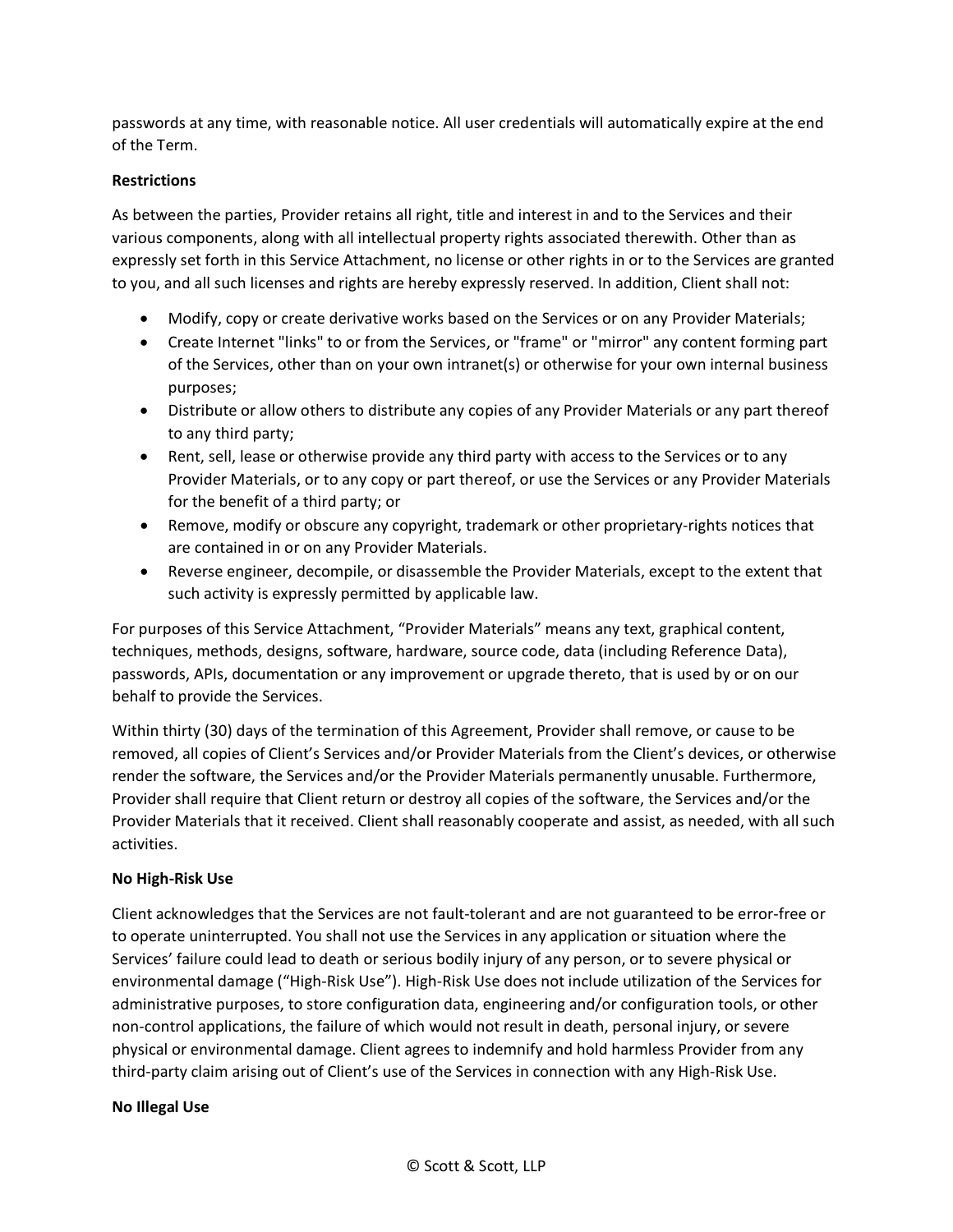Client shall not use the Services in any application or situation where the Services would be used for any illegal manner, for any unlawful purpose, or to violate the rights of others.

# **Restorable Backup**

Prior to installation, or accessing, or using any software-solution and other information technology services specified on an applicable during the Term, Client shall create a full, complete, and restorable electronic backup of all systems which might be affected, in whole or in part, by the installation and/or maintenance of any software-solution and other information technology services specified on an applicable during the Term. Client shall, and does hereby, hold Provider harmless in the event of any damage to any system and applications software.

## **Support Services**

In connection with the Services that are within the scope of this Service Attachment, we will provide to your designated administrator(s), technical contacts or users (1) management of the Services by individuals trained in the Services you have selected, and (2) phone and e-mail support during regular business hours.

## **PROVIDER OBLIGATIONS AND WARRANTY**

In addition to delivery of the Services, Provider accepts the following obligations under this Service Attachment:

## **Data Security and Privacy**

In addition to its other confidentiality obligations under this Service Attachment, Provider shall not use, edit or disclose to any party other than Client any electronic data or information stored by Provider, or transmitted to Provider, using the Services ("Client Data"). Provider further shall maintain the security and integrity of any Client Data under Provider's direct control, in accordance with any parameters described in this Service Attachment.

As between Provider and Client, all Client Data is owned exclusively by Client. Client Data constitutes Confidential Information subject to the terms of the MSA. Provider may access Client's User accounts, including Client Data, solely to respond to service or technical problems or otherwise at Client's request.

## **Maintenance Windows**

Routine server and application maintenance and upgrades will occur during scheduled maintenance windows, and some applications, systems or devices may be unavailable or non-responsive during such times.

## **Warranty**

Provider warrants that the Services will perform materially in accordance with any documentation for the Services supplied by Provider. All such documentation is incorporated as a part of this Service Attachment. Provider reserves the right at any time to modify the documentation by supplying substitute documentation, at which time such substitute documentation will supersede and replace in its entirety any documentation previously supplied. However, Provider further warrants that the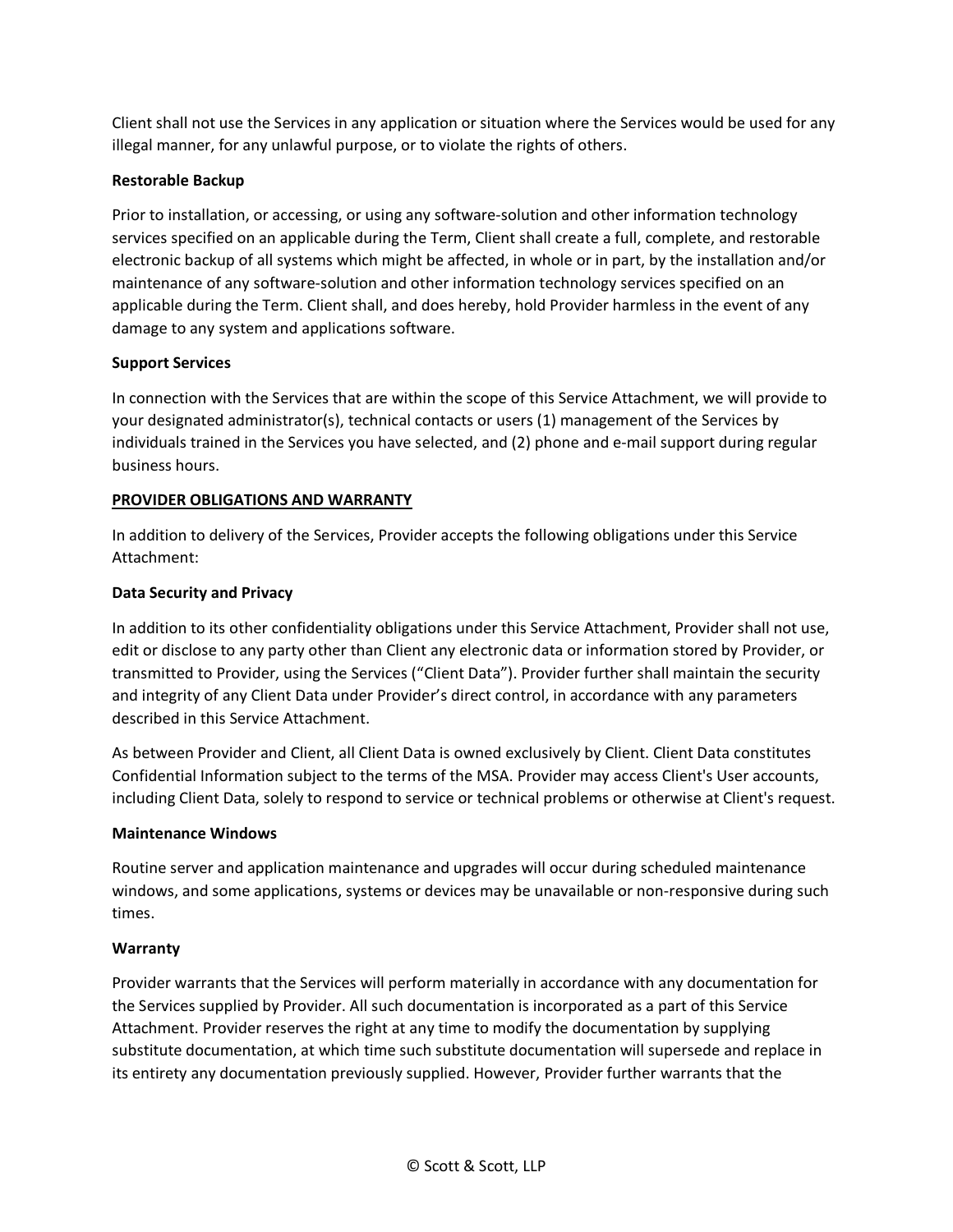functionality of the Services will not materially decrease from that available as of the Service Start Date (defined below).

HOWEVER, PROVIDER DOES NOT WARRANT THAT THE SERVICES WILL BE UNINTERRUPTED, ERROR-FREE, OR COMPLETELY SECURE. THERE ARE RISKS INHERENT IN INTERNET CONNECTIVITY THAT COULD RESULT IN THE LOSS OF YOUR PRIVACY, CONFIDENTIAL INFORMATION, AND PROPERTY. WE HAVE NO OBLIGATION TO PROVIDE SECURITY OTHER THAN AS STATED IN THIS SERVICE ATTACHMENT.

IN ADDITION, CLIENT ACKNOWLEDGES THAT THIS AGREEMENT CONVEYS NO WARRANTIES, EXPRESS OR IMPLIED, BY ANY THIRD-PARTY VENDORS OF SOFTWARE PRODUCTS MADE AVAILABLE TO CUSTOMER BY PROVIDER AND THAT THOSE VENDORS DISCLAIM ANY AND ALL LIABILITY, WHETHER DIRECT, INDIRECT OR CONSEQUENTIAL, ARISING FROM THE SERVICES.

## **ACCEPTABLE USE AND LIABILITY**

## **Acceptable Use**

Client shall comply with all policies for acceptable use of the Services, as described in Provider's Acceptable Use Policy. Provider's policies for acceptable use of the Services are incorporated by reference as a part of this Service Attachment. Provider reserves the right at any time to modify the policies, at which time the modified acceptable use policies will supersede and replace in their entireties any prior acceptable use policies.

## **Client Liability**

Client is solely responsible for damages resulting from Client's violation of this Service Attachment, and those damages will be subject to the obligations of indemnification set forth in the Master Services Agreement. Although Provider may host any software solution Services or Client Data, it does not relieve Client of its responsibility or obligation to indemnify Provider pursuant to the terms of the Master Services Agreement and this Service Attachment.

## **SERVICE FEES**

## **Setup Fee**

Prior to the delivery of the Services, Provider will charge a Setup Fee in order to deploy and configure the Services under this Service Attachment. Provider will identify the Setup Fee in the Order, and Client shall pay the Setup Fee. Provider shall have no obligation to continue with the delivery of any Services under this Service Attachment until it receives payment for the Setup Fee.

## **Service Fee**

Provider will conduct a monthly inventory of the number of users, devices or networks connected or connecting to the Services, based on the Service units identified in the attached (the "Service Units").

If the number of Service Units determined by Provider in any month is greater than the number of Service Units determined at the beginning of the preceding month, Provider (1) will include in its next invoice charges for all Service Units added during the preceding month, and (2) will increase the number of Service Units invoiced in future months, unless and until Provider determines that the number of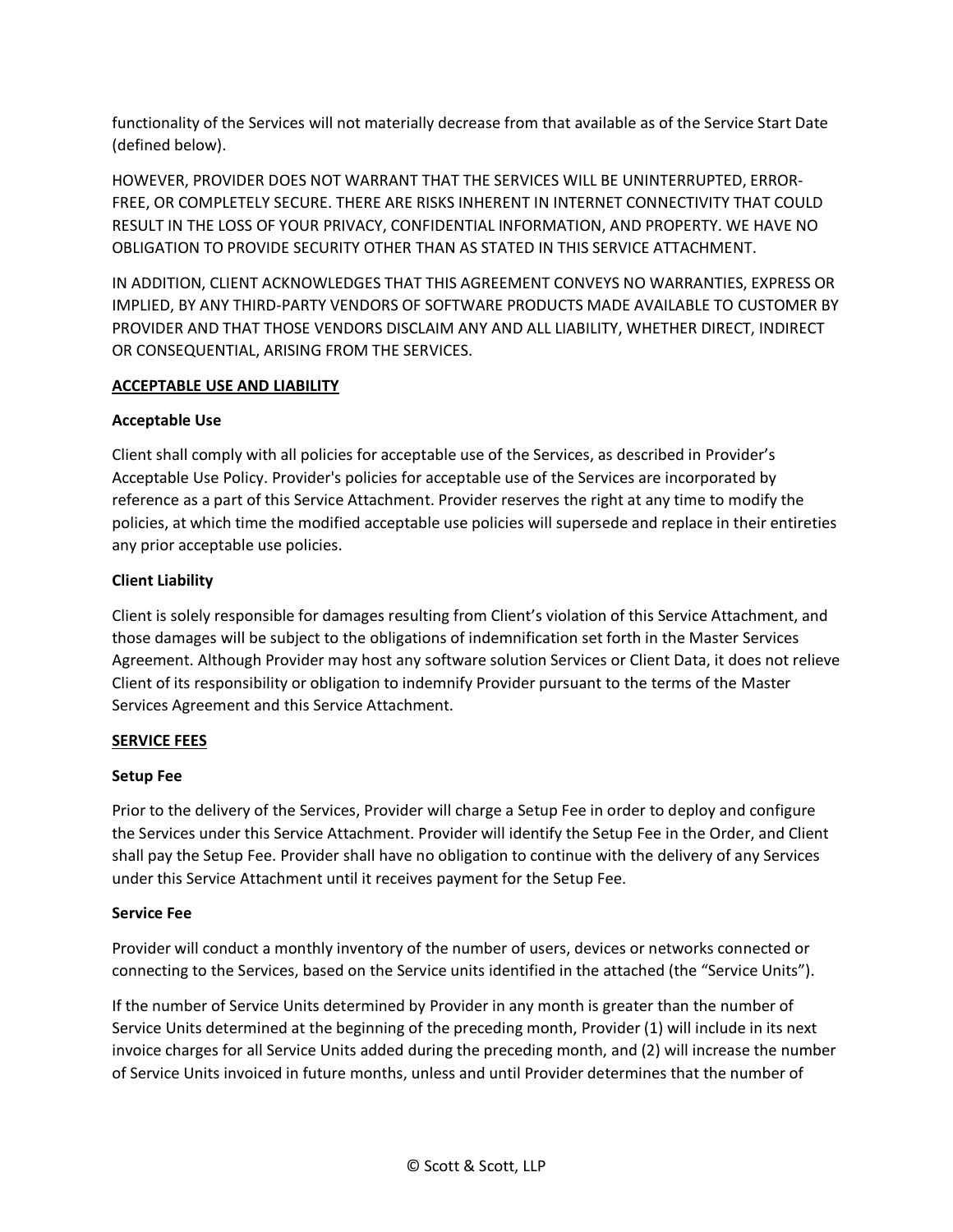Service Units has decreased. Client shall pay Service Fees specified in the Order for the number of Service Units identified in each invoice.

Under no circumstances during the Initial Term (defined below) may the total number of Service Units decrease to less than the number of Service Units indicated on the first month's invoice for Services. Provider's invoices will be based on at least that number, notwithstanding any actual decreases in those numbers. Client shall pay all such charges as set forth in the MSA.

# **Adjustments to Service Fee Rates**

In addition to any fee increase resulting from changes to the number of Service Units, or any other Third-Party Service providers' fees, at any time after the parties sign this Service Attachment, Provider may deliver an updated Fee Schedule identifying any new or modified Service Fee Rates that it will begin charging for any Services provided to Client under this Service Attachment. Provider shall give Client no less than thirty (30) days' notice of any such Fee Schedule updates. Following its receipt of such notice, if any rates previously charged under this Service Attachment will have increased more than 10% over the rates charged during the last 12 months, then Client may terminate this Service Attachment without incurring any additional charges or penalties, if any, that it ordinarily would incur for such termination.

## **TERM**

## **Term**

This Service Attachment is effective on the date specified on the Order (the "Service Start Date"). Unless properly terminated by either party, this agreement will remain in effect through the end of the term specified on the Order (the "Initial Term").

## **Renewal**

"RENEWAL" MEANS THE EXTENSION OF ANY INITIAL TERM SPECIFIED ON AN ORDER FOR AN ADDITIONAL TWELVE (12) MONTH PERIOD FOLLOWING THE EXPIRATION OF THE INITIAL TERM, OR IN THE CASE OF A SUBSEQUENT RENEWAL, A RENEWAL TERM. THIS SERVICE ATTACHMENT WILL RENEW AUTOMATICALLY UPON THE EXPIRATION OF THE INITIAL TERM OR A RENEWAL TERM UNLESS ONE PARTY PROVIDES WRITTEN NOTICE TO THE OTHER PARTY OF ITS INTENT TO TERMINATE AT LEAST SIXTY (60) DAYS PRIOR TO THE EXPIRATION OF THE INITIAL TERM OR OF THE THEN-CURRENT RENEWAL TERM.

CLIENT MAY CANCEL AN AUTOMATIC RENEWAL BY CONTACTING PROVIDER.

## **Month-to-Month Services**

If the Order specifies no Initial Term with respect to any or all Services, then we will deliver those Services on a month-to-month basis. We will continue to do so until one party provides written notice to the other party of its intent to terminate those Services, in which case we will cease delivering those Services at the end of the next calendar month following receipt such written notice is received by the other party.

## **Early Termination by Client With Cause**

Client may terminate this agreement for cause following sixty (60) days' advance, written notice delivered to Provider upon the occurrence of any of the following: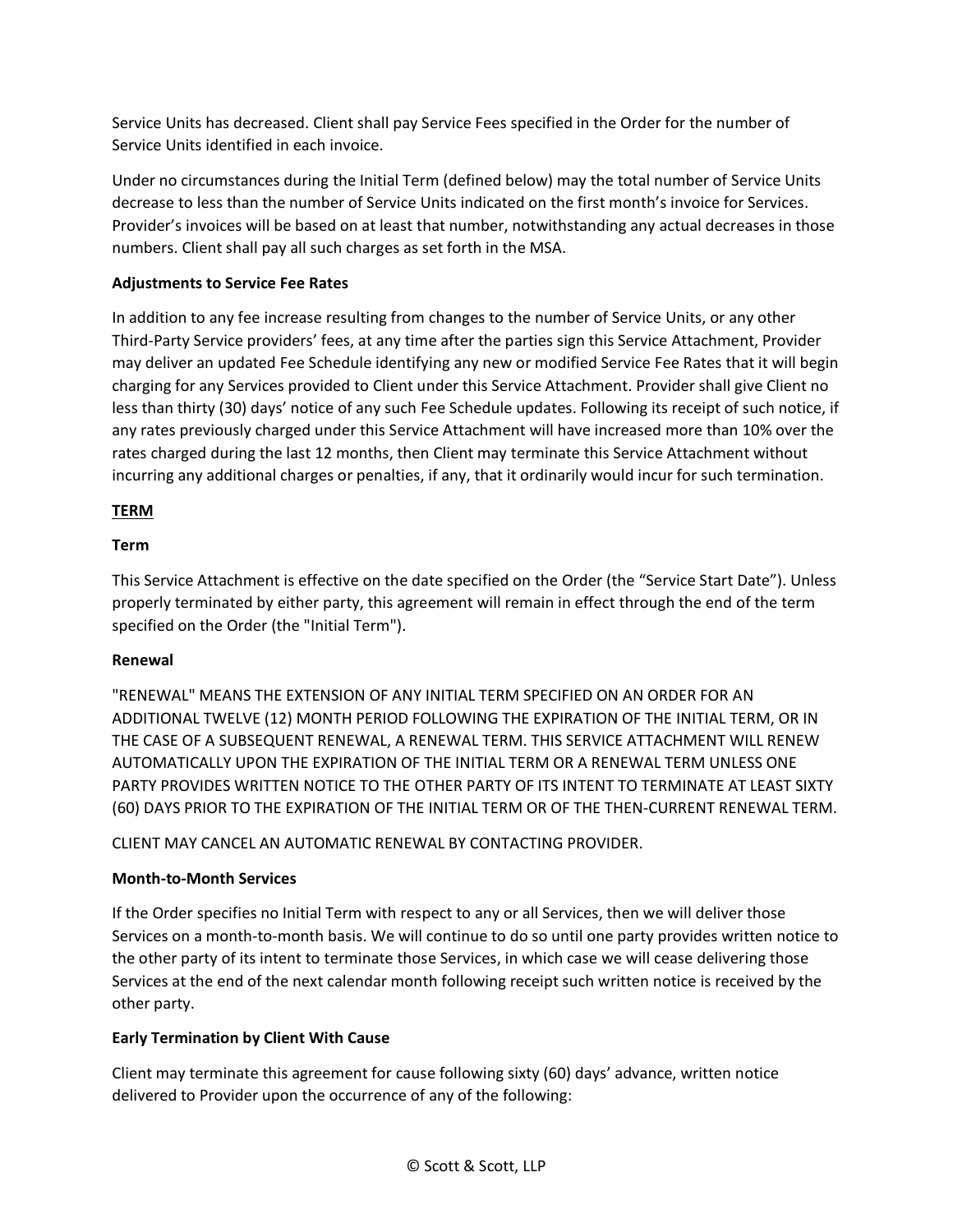- We fail to fulfill in any material respect our obligations under this agreement and fail to cure such failure within thirty (30) days following our receipt of your written notice.
- We terminate or suspend our business operations (unless succeeded by a permitted assignee under this agreement)

# **Early Termination by Client Without Cause**

If Client has satisfied all of your obligations under this Service Attachment, then no sooner than ninety (90) days following the Service Start Date, you may terminate this Service Attachment without cause during the Initial Term upon sixty (60) days' advance, written notice, provided that you pay us a termination fee equal to fifty percent (50%) of the recurring, Monthly Service Fees remaining to be paid from the effective termination date through the end of the Initial Term, based on the prices identified on the Order then in effect.

You may terminate this Service Attachment without cause following the Initial Term upon sixty (60) days' advance, written notice, without paying an early termination fee.

## **Termination by Provider**

We may elect to terminate this Service Attachment upon thirty (30) days' advance, written notice, with or without cause. Provider has the right to terminate this Service Attachment for less than ninety (90) days for illegal Client conduct. Provider may suspend the Services upon ten (10) days if Client violates a third-parties end user license agreement regarding provided software. Provider may suspend the Services upon fifteen (15) days if Client's action or inaction hinder Provider from providing the contracted Services.

## **Effect of Termination**

As long as Client is current with payment of: (i) the Fees under this Agreement, (ii) the Fees under any Project Services Attachment or Statement of Work for Off-Boarding, and/or (iii) the Termination Fee prior to transitioning the Services away from Provider's control, then if either party terminates this Service Attachment, Provider will assist Client in the orderly termination of services, including timely transfer of the Services to another designated provider. Client shall pay Provider at our then prevailing rates for any such assistance. Termination of this Service Attachment for any reason by either party immediately nullifies all access to our services. Provider will immediately uninstall any affected software from Client's devices, and Client hereby consent to such uninstall procedures.

Upon request by Client, Provider may provide Client a copy of Client Data in exchange for a data-copy fee invoiced at Provider's then prevailing rates, not including the cost of any media used to store the data. After thirty (30) days following termination of this Agreement by either party for any reason, Provider shall have no obligation to maintain or provide any Client Data and shall thereafter, unless legally prohibited, delete all Client Data on its systems or otherwise in its possession or under its control.

Provider may audit Client regarding any third-party services. Provider may increase any Fees for Offboarding that are passed to the Provider for those third-party services Client used or purchased while using the Service.